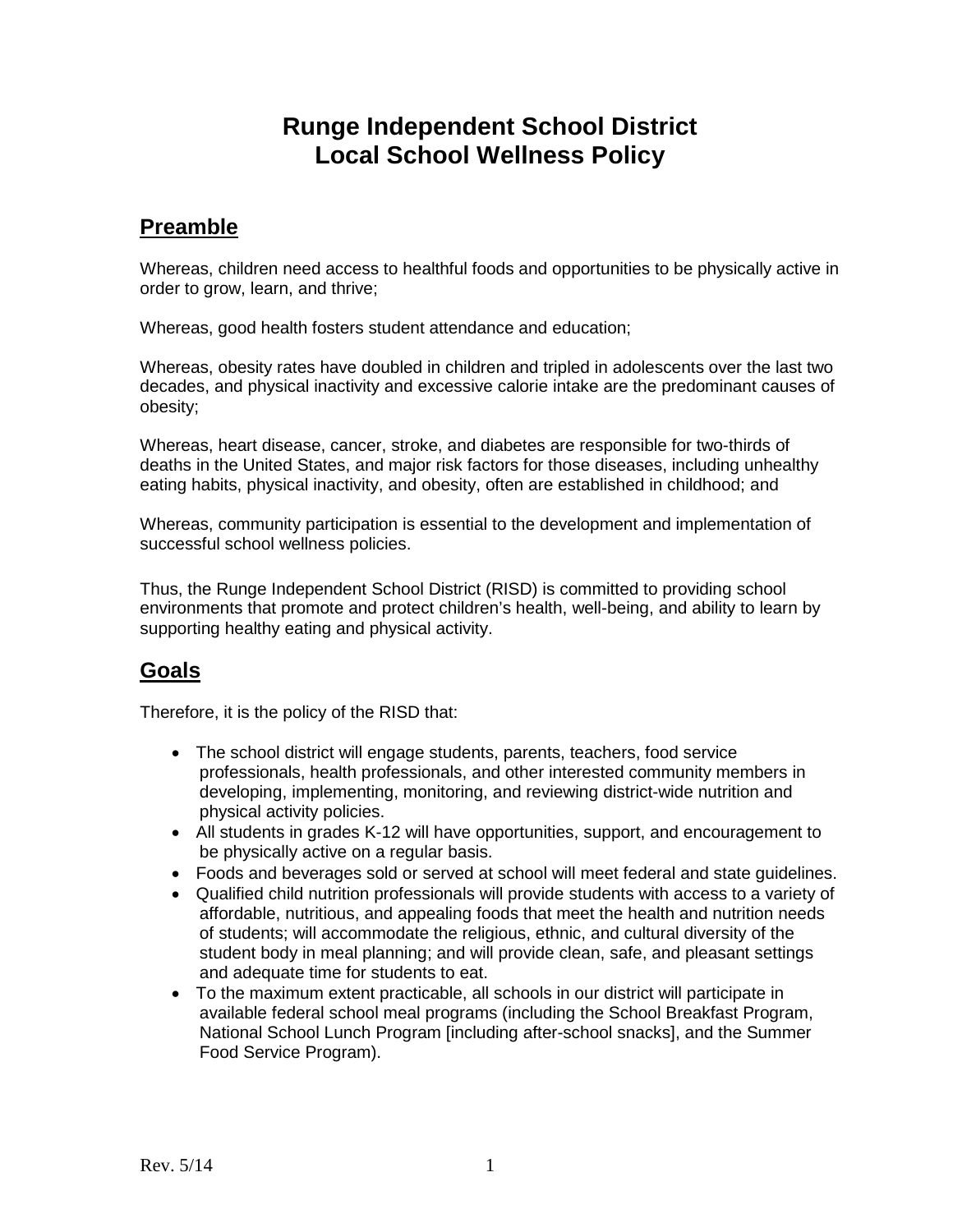• Schools will provide nutrition education and physical education to foster lifelong habits of healthy eating and physical activity and will establish linkages between health education and school meal programs, and with related community services.

# **TO ACHIEVE THESE POLICY GOALS:**

### **I. School Health Advisory Council**

The School Board shall establish a local School Health Advisory Council (SHAC). The SHAC will meet at least four times each year. The board shall appoint at least five members to the SHAC. A majority of the members must be parents of students enrolled in the District and must not be employed by the District. One of those members shall serve as the chair or co-chair.

## **II. Foods and Beverages Sold and Served on Campus**

#### **A. School Meals**

Meals served through the National School Lunch and Breakfast Programs will:

- be appealing and attractive to children;
- be served in clean and pleasant settings;
- meet, at minimum, nutrition requirements established by local, state, and federal statutes and regulations;
- offer a variety of fruits and vegetables;
- serve only low-fat (1%) and fat-free milk and nutritionally-equivalent non-dairy alternatives (to be defined by USDA or TDA);
- ensure that at least half of the served grains are whole grain; and
- ensure that foods are not deep fried.

#### **B. Breakfast**

To ensure that all children have breakfast, either at home or at school, in order to meet their nutritional needs and enhance their ability to learn:

- Schools will, to the extent possible, operate the School Breakfast Program.
- Schools that serve breakfast to students will notify parents and students of the availability of the School Breakfast Program.
- Schools will encourage parents to provide a healthy breakfast for their children through newsletter articles, take-home materials, or other means.

#### **C. Free Meals**

RISD currently provides free breakfast and lunch to all students.

#### **D. Meal Times and Scheduling**

Schools will provide students with at least 10 minutes to eat after sitting down for breakfast and 20 minutes to eat after sitting down for lunch.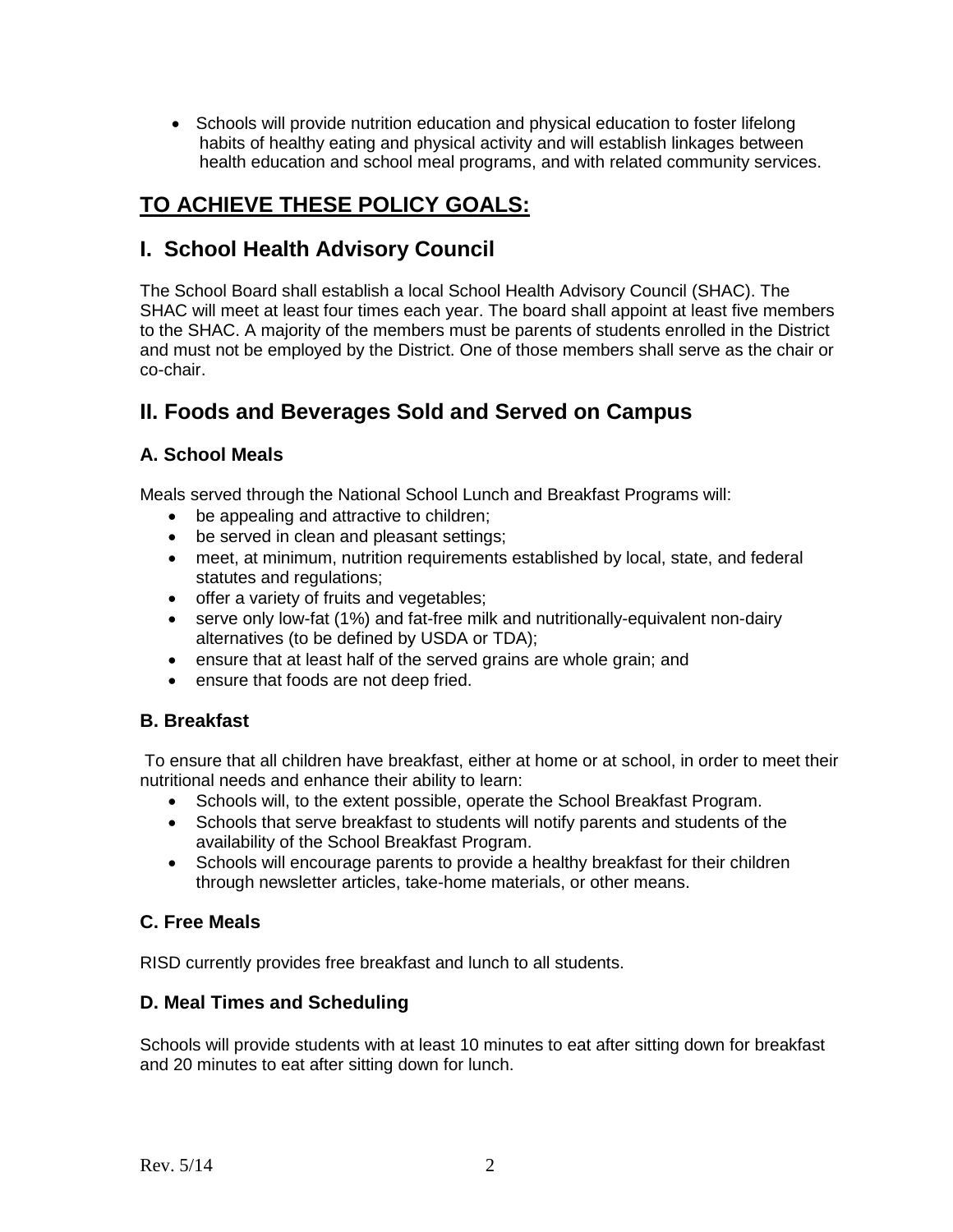Schools should schedule meal periods at appropriate times, *e.g.,* lunch should be scheduled between 11:00 a.m. and 1:00 p.m.

Schools should not schedule tutoring, club meetings, organizational meetings, or activities during mealtimes, unless students may eat during such activities.

If possible, elementary schools will schedule recess periods prior to lunch periods.

Schools will provide students access to hand washing or hand sanitizing before they eat meals or snacks.

Schools should take reasonable steps to accommodate the tooth-brushing regimens of students with special oral health needs (*e.g.,* orthodontia or high tooth decay risk).

#### **E. Sharing of Foods and Beverages**

Given concerns about allergies and other restrictions on some children's diets, students will be prohibited from sharing their foods or beverages with one another during meal or snack times.

#### **F. Foods and Beverages Sold in Schools**

The following guidelines apply to food and beverages **sold** outside of reimbursable school meals, such as through vending machines, cafeteria a la carte (snack) lines, fundraisers, school stores, etc.

All foods sold in schools must comply with the USDA "Smart Snacks in Schools." The following guidelines apply:

#### **Beverages**

- Allowed: plain water; unflavored low-fat milk; unflavored or flavored fat-free milk and milk alternatives permitted by the NSLP/SBP; 100% fruit or vegetable juice; and 100% fruit or vegetable juice diluted with water, and no added sweeteners
- Portion Sizes: Elementary campuses may sell up to 8-ounce portions, while middle schools and high schools may sell up to 12-ounce portions of milk and juice. There is no portion size limit for plain water.
- Not allowed: soft drinks; sports drinks; iced teas; fruit-based drinks that are not 100% real fruit juice; and beverages containing caffeine

#### **Foods**

Any food sold in school must:

- Be a "whole grain-rich" grain product; or
- Have as the first ingredient a fruit, a vegetable, a dairy product, or a protein food; or
- Be a combination food that contains at least ¼ cup of fruit and/or vegetable; or
- Contain 10% of the Daily Value (DV) of one of the nutrients of public health concern in the 2010 Dietary Guidelines for Americans (calcium, potassium, vitamin D, or dietary fiber). As of July 1, 2016, foods may not qualify using the 10% DV.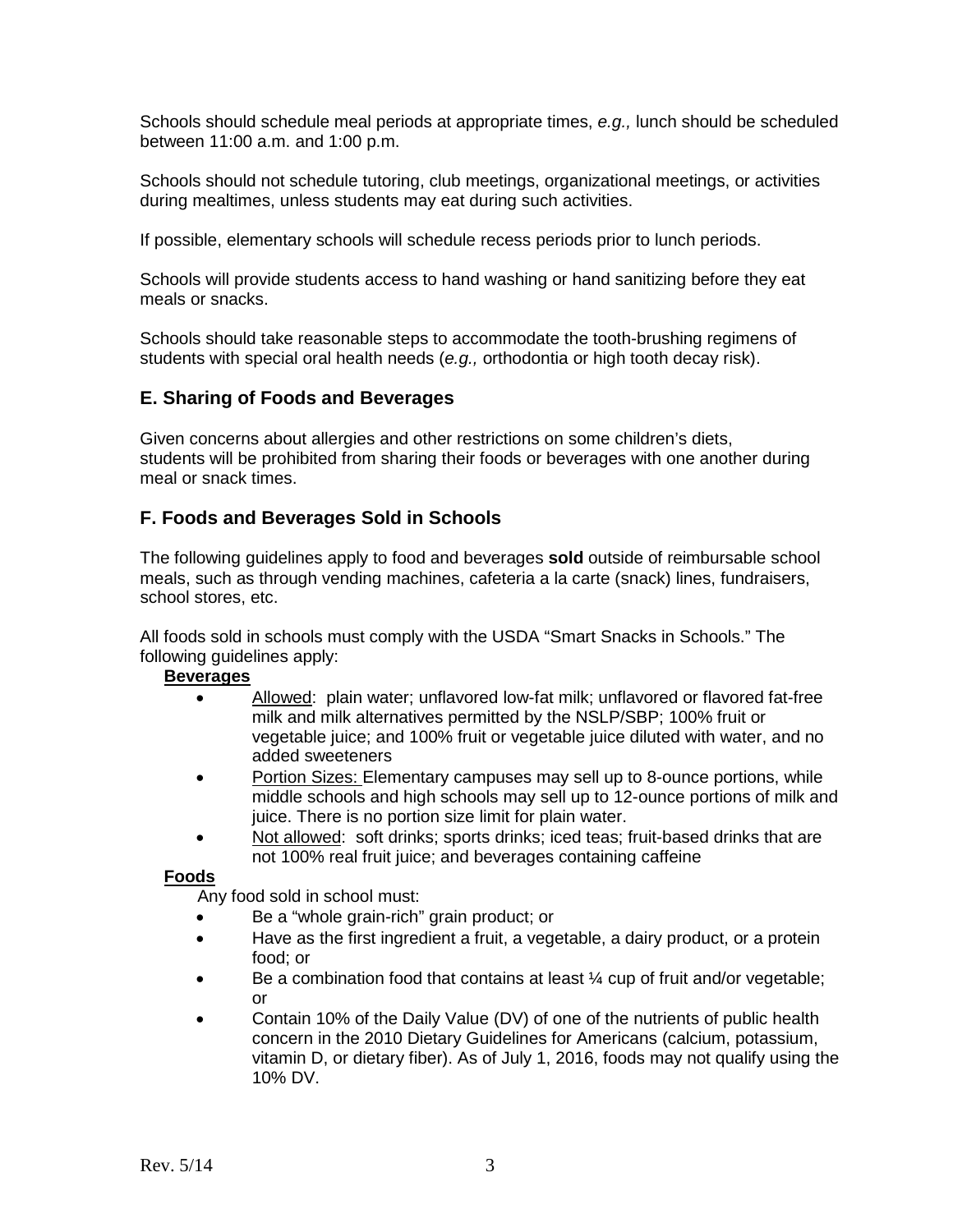• Foods must also meet the following nutrient guidelines:

| <b>NUTRIENT</b>      | <b>SNACK SIZE</b>                               | <b>ENTREE SIZE</b>  |
|----------------------|-------------------------------------------------|---------------------|
| <b>Calorie Limit</b> | $\leq 200$ calories                             | $\leq$ 350 calories |
| Sodium Limit         | $\leq 230$ mg                                   | $\leq$ 480 mg       |
| <b>Fat Limits:</b>   |                                                 |                     |
| <b>Total fat</b>     | $\leq$ 35% of calories                          |                     |
| Saturated fat        | < 10% of calories                               |                     |
| Trans fat            | zero grams                                      |                     |
| Sugar limit          | $\leq$ 35% of weight from total sugars in foods |                     |

### **G. Fundraising Activities**

Any food items sold during the school day must meet the "Smart Snacks in Schools" guidelines. Fundraisers with these food items are unlimited.

The standards do not apply outside of the school day, on weekends, and at off-campus fundraising events. For the purpose of this policy, the school day is defined as midnight until thirty minutes after the last bell.

Fundraisers with food items for consumption at home are acceptable (such as cookie dough or pizza kits).

#### **H. Rewards**

Schools will not use foods or beverages, especially those that do not meet the nutrition standards for foods and beverages sold individually (above), as rewards for academic performance or good behavior,<sup>[1](#page-3-0)</sup> and will not withhold food or beverages (including food served through school meals) as a punishment.

#### **I. Birthday Parties**

According to RISD Policy CO (Legal), on the occasion of a child's birthday, the parent or grandparent may provide the food product of their choice to celebrate the birthday. Food may be provided any time after 1:30pm.The campus administrator will determine the time during the school day in which the food will be provided.

#### **J. Campus-wide Celebrations**

Campus administrators should limit celebrations that involve providing food during the school day to no more than five days per school year. During these campus wide days, food and beverages may be provided to students without nutrition restrictions. The five days will be determined by the administrator at each campus. Other than these designated days, foods that do not meet the "Smart Snacks in Schools" should not be provided to students during the school day. For the purpose of this policy, the school day is defined as midnight until thirty minutes after the last bell.

<span id="page-3-0"></span> $\overline{a}$ <sup>1</sup> Unless this practice is allowed by a student's individual education plan (IEP).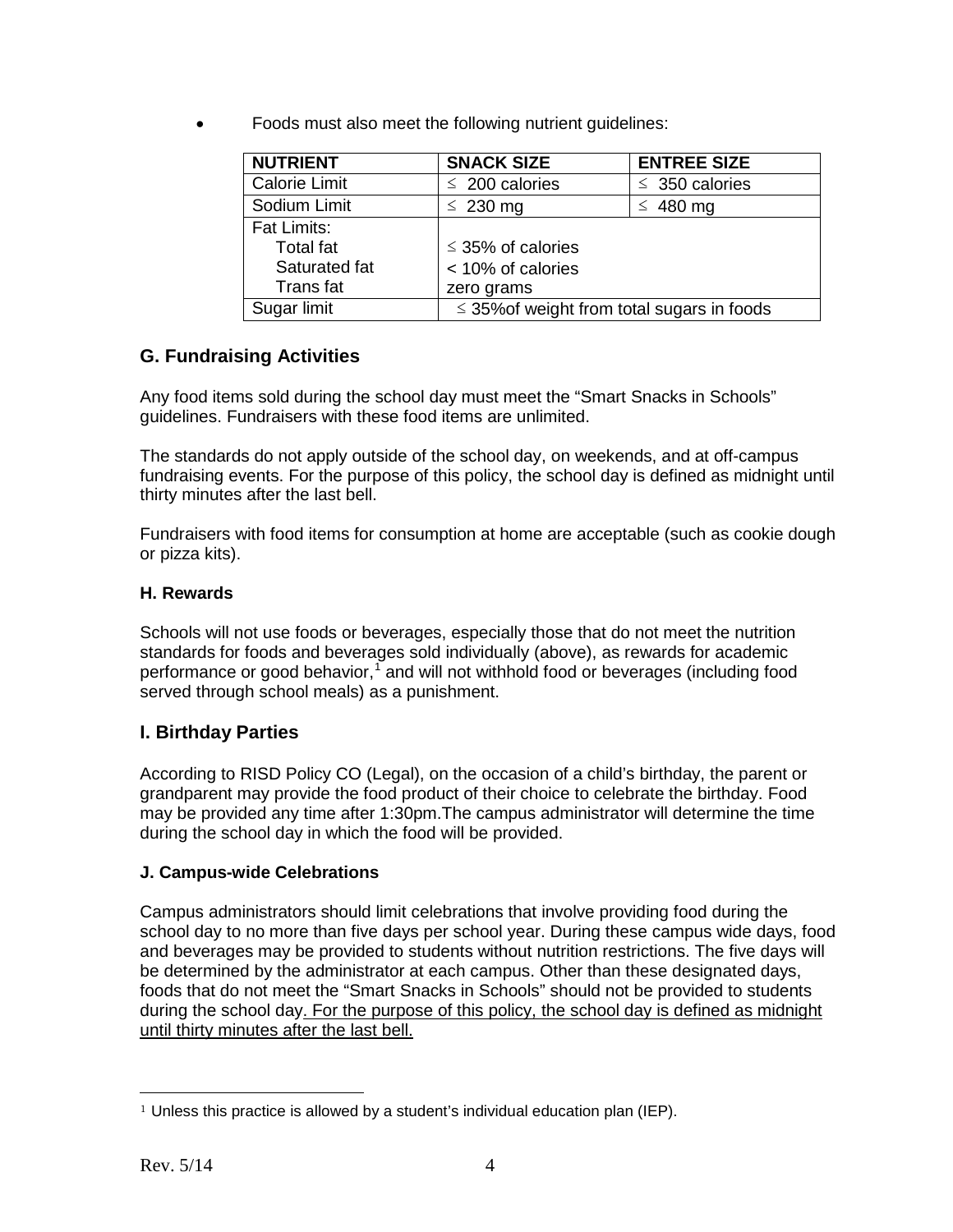#### **K. Snacks**

- All snacks that are *sold* during the school day must meet the guidelines as noted above.
- Other than the five celebration days and STAAR testing days, any snack that is *provided* to students must meet the guidelines as noted above.
- The classroom teachers may or may not permit students to have a snack time during the school day. If students bring snacks from home, the snack must be a healthy snack. The only beverage that students may drink in class is water.
- The district will provide a list of healthy snack items to teachers and parents. The list will be posted on the district website.

#### **L. Exemptions**

STAAR testing days are exempt from any restrictions on foods that are provided as snacks to students.

The five campus-wide celebrations are exempt from any restrictions on foods that are provided to students. This exemption does **not** cover any foods or beverages that are sold to students.

With the approval of the campus administrator, teachers may provide food to students in the classroom for instructional purposes. After receiving administrator approval, the teacher should consult the campus nurse to ensure any student health restrictions or food allergies are considered.

Foods and beverages offered or sold at school-sponsored events outside the school day (such as dances, athletic events, and concession stands) do not have to meet the nutrition standards for meals or for foods and beverages sold during the school day.

### **III. Nutrition & Physical Activity Promotion and Food Marketing**

#### **A. Nutrition Education and Promotion**

The RISD aims to teach, encourage, and support healthy eating by students. Schools should provide nutrition education and engage in nutrition promotion that:

- is designed to provide students with the knowledge and skills necessary to promote and protect their health;
- is part of not only health education classes, but also classroom instruction in subjects such as math, science, language arts, social sciences, and elective subjects;
- includes enjoyable, developmentally-appropriate, culturally-relevant, participatory activities, such as contests, promotions, taste testing, farm visits, and school gardens;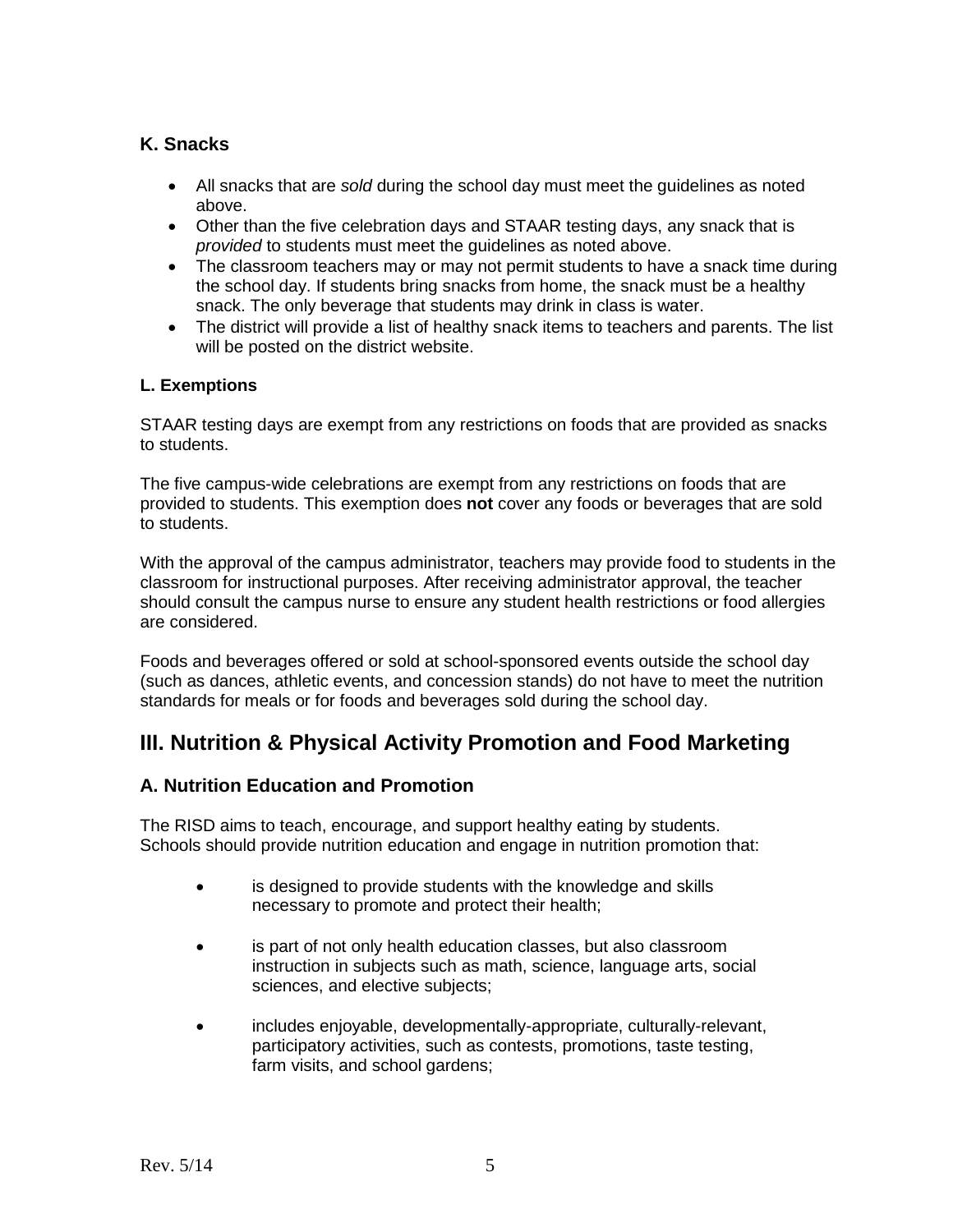- promotes fruits, vegetables, whole grain products, low-fat and fat-free dairy products, healthy food preparation methods, and healthenhancing nutrition practices;
- emphasizes caloric balance between food intake and energy expenditure (physical activity/exercise);
- links with school meal programs, other school foods, and nutritionrelated community services;
- teaches media literacy with an emphasis on food marketing; and
- includes training for teachers and other staff.

#### **B. Integrating Physical Activity into the Classroom Setting**

For students to receive the nationally-recommended amount of daily physical activity (*i.e.,* at least 60 minutes per day) and for students to fully embrace regular physical activity as a personal behavior, students need opportunities for physical activity beyond physical education class. Toward that end:

- Classroom health education will complement physical education by reinforcing the knowledge and self-management skills needed to maintain a physically-active lifestyle and to reduce time spent on sedentary activities, such as watching television.
- Opportunities for physical activity will be incorporated into other subject lessons.
- Classroom teachers will provide short physical activity breaks between lessons or classes, as appropriate.

#### **C. Communications with Parents**

RISD will support parents' efforts to provide a healthy diet and daily physical activity for their children. The district/school will send home nutrition information, post nutrition tips on the school website, and provide nutrient analyses of school menus upon request. Schools should encourage parents to pack healthy lunches and snacks and to refrain from including beverages and foods that do not meet the above nutrition standards for individual foods and beverages. The district/school will provide parents a list of foods that meet the district's snack standards and ideas for healthy celebrations/parties.

The district/school will provide information about physical education and other school-based physical activity opportunities before, during, and after the school day; and support parents' efforts to provide their children with opportunities to be physically active outside of school. Such supports will include sharing information about physical activity and physical education through the website, newsletters, or special events.

#### **D. Food Marketing in Schools**

School-based marketing will be consistent with nutrition education and health promotion. As such, schools will limit food and beverage marketing to the promotion of foods and beverages that meet the nutrition standards for meals or for foods and beverages sold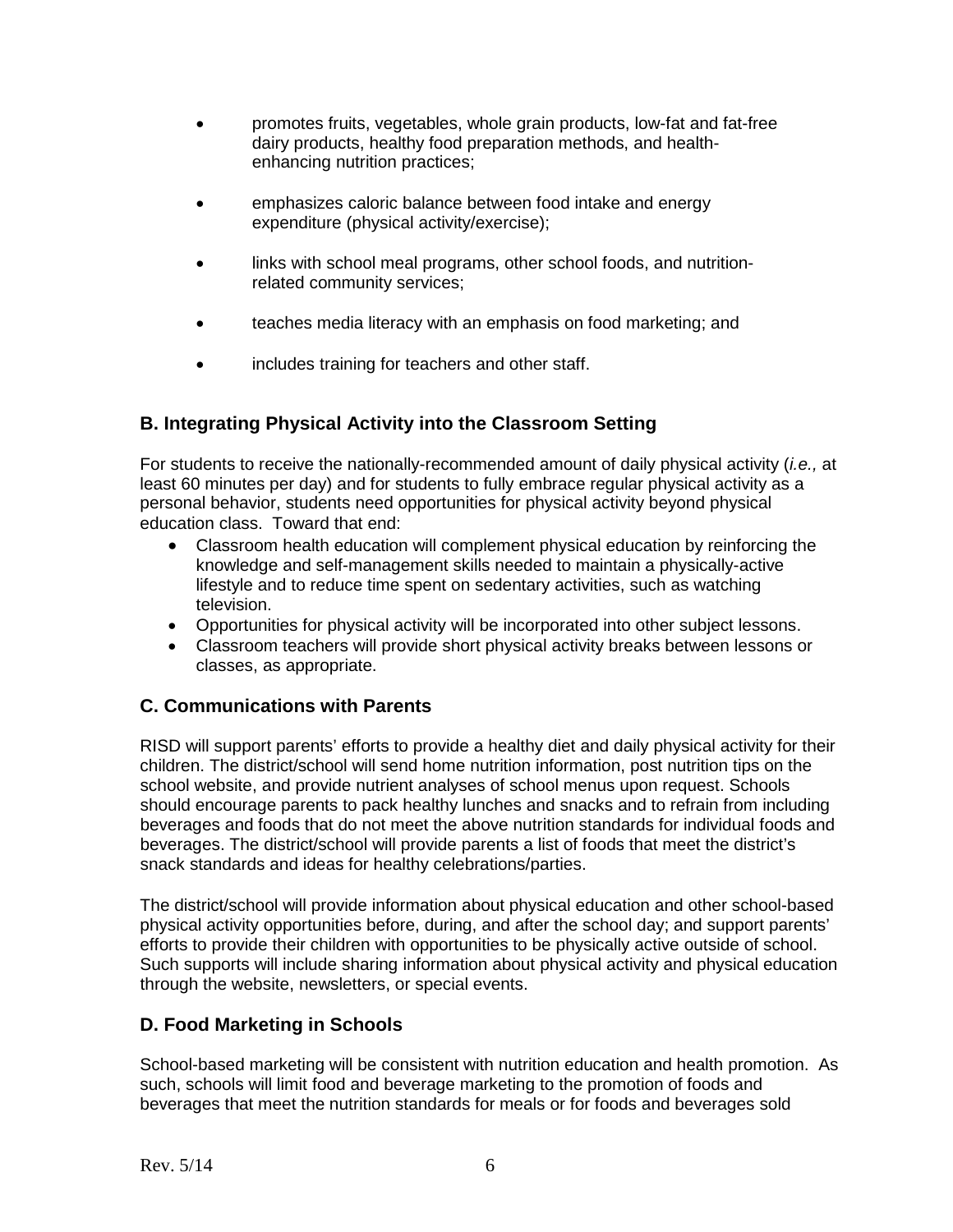individually (above).<sup>[2](#page-6-0)</sup> School-based marketing of brands promoting predominantly low-nutrition foods and beverages<sup>[3](#page-6-1)</sup> is prohibited. The promotion of healthy foods, including fruits, vegetables, whole grains, and low-fat dairy products is encouraged.

Examples of marketing techniques include the following: logos and brand names on/in vending machines, books or curricula, textbook covers, school supplies, scoreboards, school structures, and sports equipment; educational incentive programs that provide food as a reward; programs that provide schools with supplies when families buy low-nutrition food products; free samples or coupons; and food sales through fundraising activities. Marketing activities that promote healthful behaviors (and are therefore allowable) include: vending machine covers promoting water; pricing structures that promote healthy options in a la carte lines or vending machines; sales of fruit for fundraisers; and coupons for discount gym memberships.

# **IV. Physical Activity Opportunities and Physical Education**

### **A. Physical Education (P.E.) K-12**

All students in grades K-12, including students with disabilities, special health-care needs, and in alternative educational settings, will receive physical education or its equivalent as follows:

- Elementary School Students: 30 minutes per day or 135 minutes per week
- Middle School Students: 30 minutes per day or 225 minutes every two weeks
- High School Students: 1 credit to meet graduation requirements

The goal is for students to spend at least 50 percent of physical education class time participating in moderate to vigorous physical activity.

### **B. Daily Recess**

All elementary school students will be encouraged to have at least 20 minutes a day of supervised recess, outdoors as weather permits, during which schools should encourage moderate to vigorous physical activity.

Schools should discourage extended periods (*i.e.,* periods of two or more hours) of inactivity. When activities, such as mandatory school-wide testing, make it necessary for students to remain indoors for long periods of time, schools should give students periodic breaks during which they are encouraged to stand and be moderately active.

<span id="page-6-0"></span> $2$  Advertising of low-nutrition foods and beverages is permitted in supplementary classroom and library materials, such as newspapers, magazines, the Internet, and similar media, when such materials are used in a class lesson or activity, or as a research tool.

<span id="page-6-1"></span> $3$  Schools should not permit general brand marketing for food brands under which more than half of the foods or beverages do not meet the nutrition standards for foods sold individually or the meals are not consistent with school meal nutrition standards.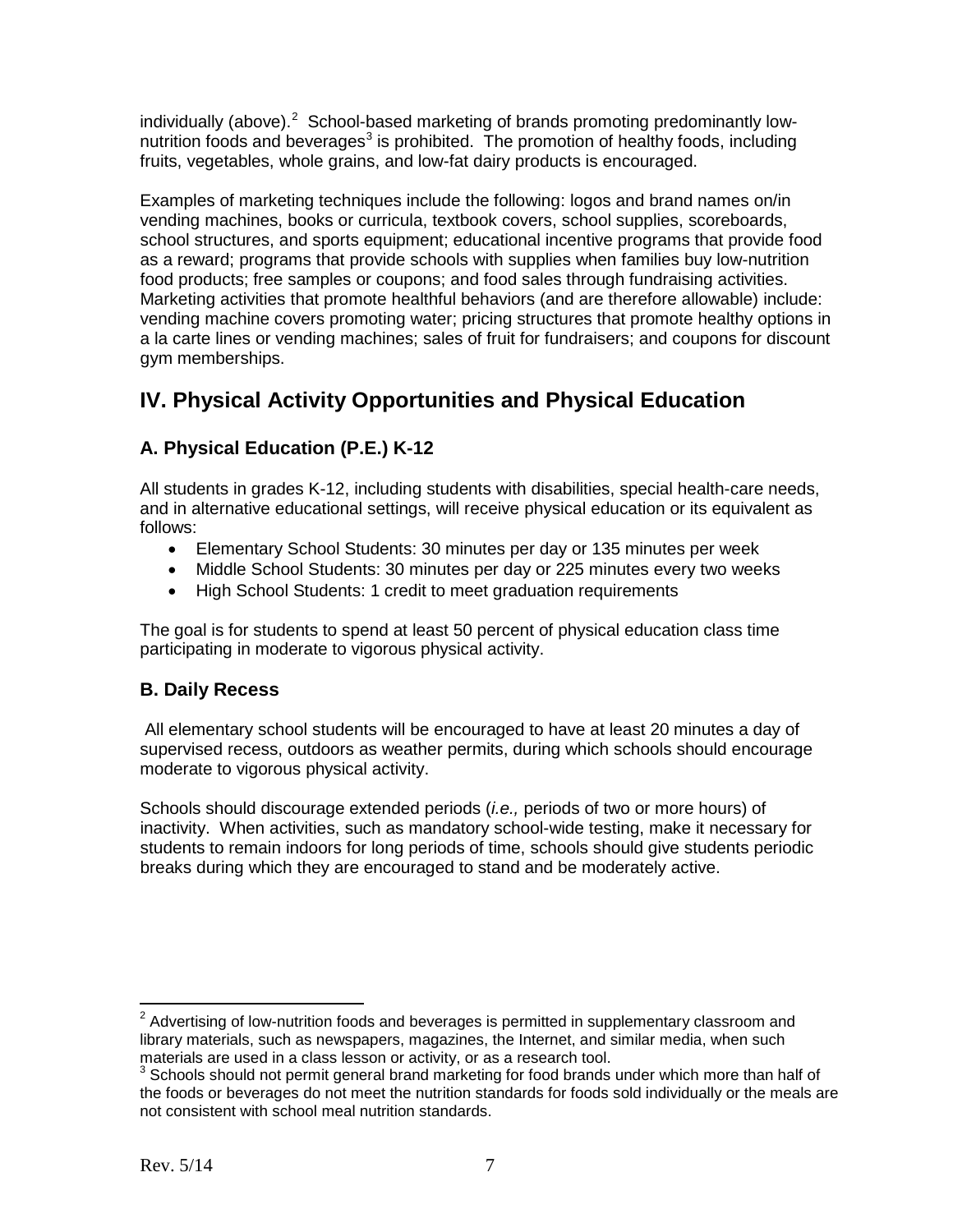#### **C. Physical Activity and Punishment**

Teachers and other school and community personnel will not use physical activity as punishment (*e.g.,* running laps, pushups) or withhold opportunities for physical activity (*e.g.,* recess or physical education) as punishment.

#### **D. Fitness Assessment**

The FITNESSGRAM assessment will be administered to students grades 3-12 in a course that satisfies the curriculum requirements for physical education.

The District is not required to assess a student for whom, as a result of disability or other condition identified by Commissioner rule, the assessment instrument is inappropriate.

FITNESSGRAM is a physical assessment. The assessment is not to become a competitive sport. The assessment is not to be used as a grade.

The District shall provide the results of individual student performance on the physical fitness assessment to TEA. The results may not contain the names of individual students or teachers or a student's social security number or date of birth.

The results of individual student performance on the physical fitness assessment instrument are confidential and may be released only in accordance with state and federal law.

## **V. Monitoring and Policy Review**

#### **A. Monitoring**

The superintendent will ensure compliance with established district-wide nutrition and physical activity wellness policies. In each school, the campus principal will ensure compliance with those policies in his/her school and will report on the school's compliance to the school district superintendent or designee.

School food service staff, at the school or district level, will ensure compliance with nutrition policies within school food service areas and will report on this matter to the superintendent.

#### **B. Policy Review and Annual Progress Report**

In order to review policy compliance, assess progress, and determine areas in need of improvement the RISD Wellness Policy will be reviewed, assessed, and revised annually by the SHAC. The following individuals will be permitted to participate in this endeavor:

- Parents
- Students
- Representatives of the food services department
- School Board members
- School Administrators
- Members of the community
- School Health Professionals
- Teachers of physical education